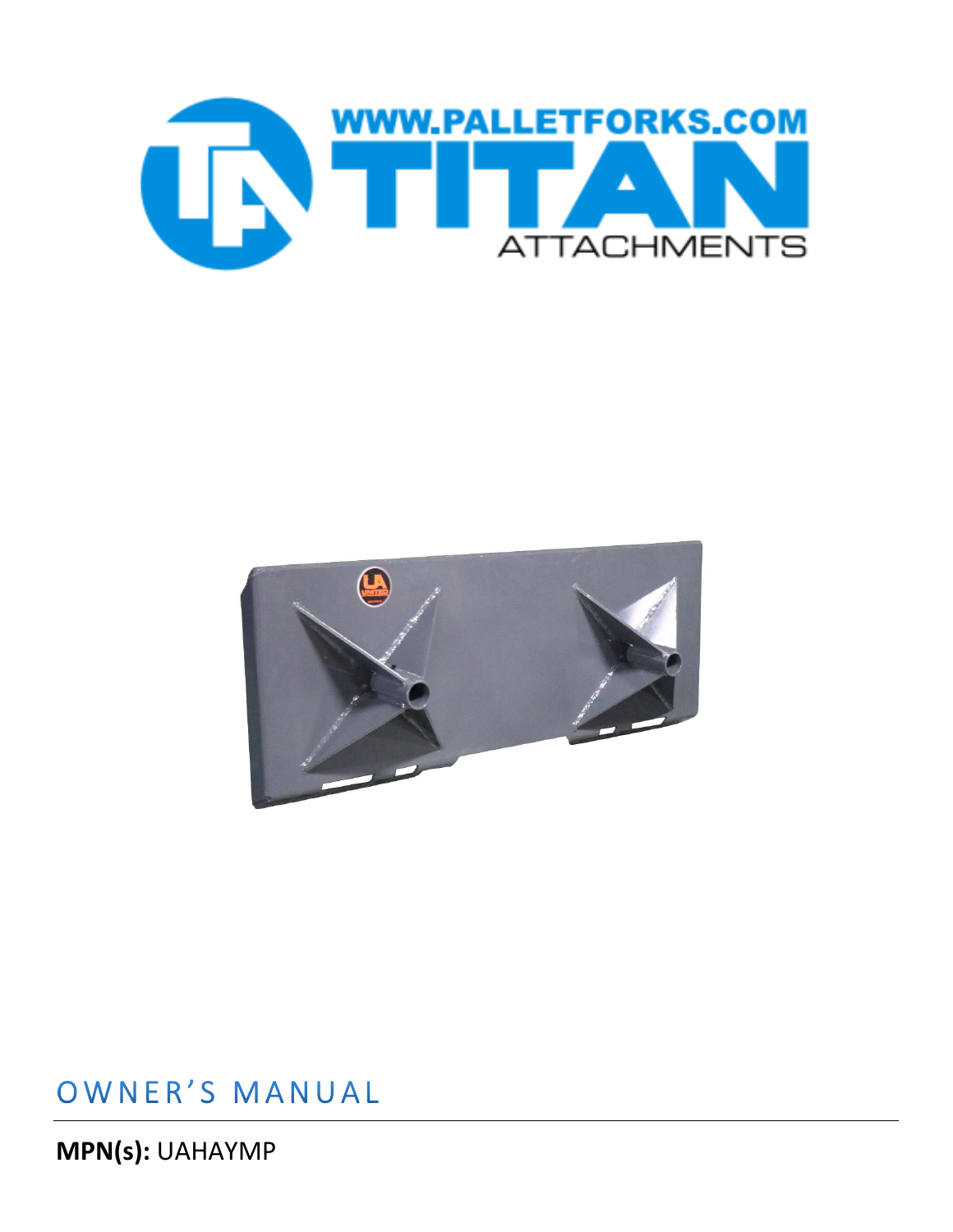# PARTS DIAGRAM



| <b>KEY</b> | <b>DESCRIPTION</b>                                      | <b>QTY</b> |
|------------|---------------------------------------------------------|------------|
| (1)        | <b>HAY SPEAR MOUNT PLATE</b>                            | x1         |
| (2)        | <b>49" HAY SPEAR</b>                                    | x2         |
| N/A        | NUT (BEHIND EACH HAY SPEAR & MOUNT PLATE; NOT PICTURED) | x2         |